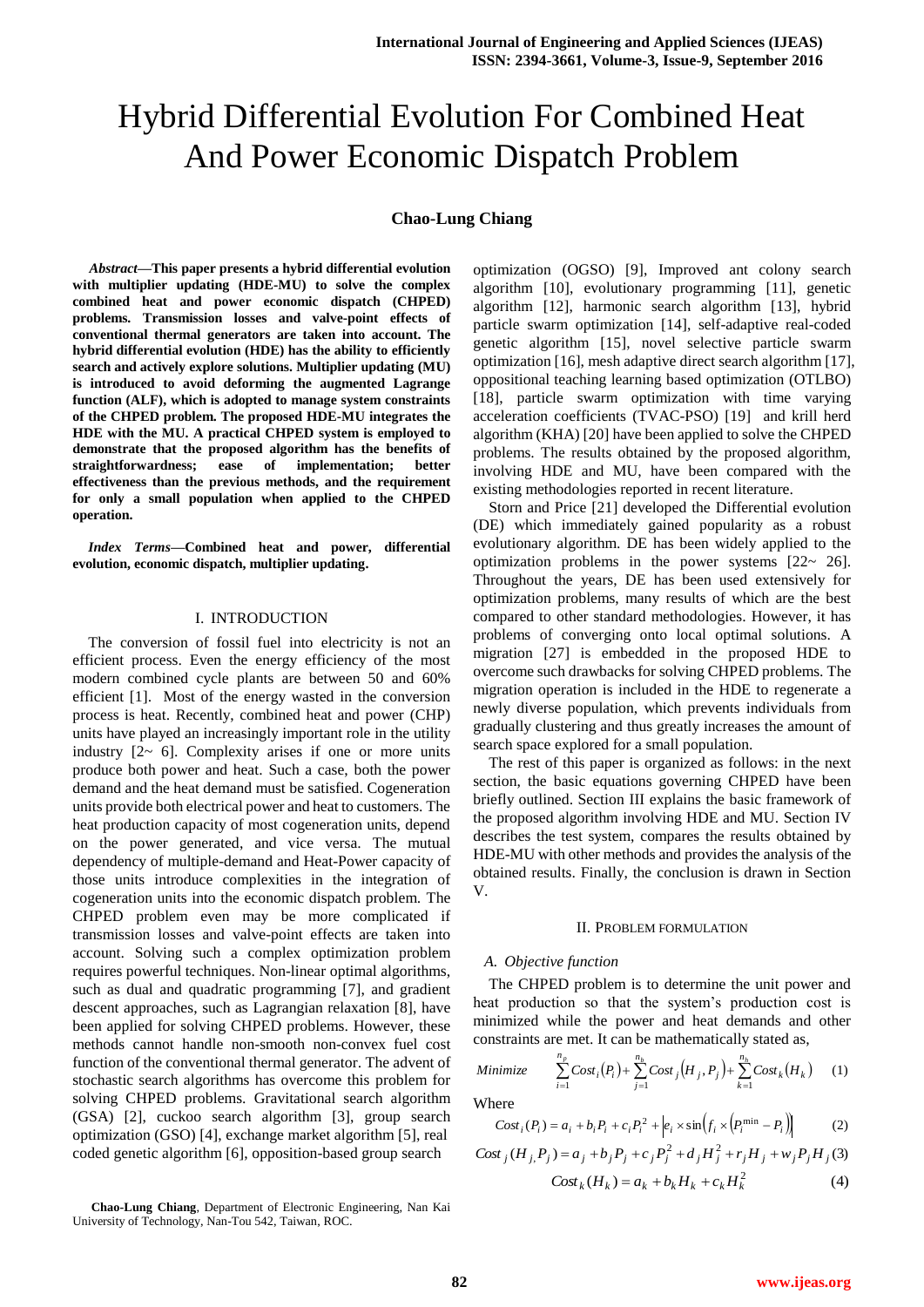and where *P* stands unit power generation; *H* is unit heat production;  $Cost_i(P_i)$  *with*  $i=1,2,..., n_p$  *represents* the cost function of the *i*<sup>th</sup> power-only unit in \$/h and  $a_i$ ,  $b_i$ , and  $c_i$  are cost coefficients of generator *i*, and  $e_i$  and  $f_i$  are fuel cost coefficients of unit *i* with valve-points effects;  $Cost_j(H_j, P_j)$ with  $j=1,2,..., n_b$  is the fuel cost function of the  $j<sup>th</sup>$  CHP unit in \$/h and  $a_j$ ,  $b_j$ ,  $c_j$ ,  $d_j$ ,  $r_j$ , and  $w_j$  are cost coefficients of unit *j*;  $Cost_k(H_k)$  with  $k=1,2,..., n_h$  represents the cost function of the  $k^{\text{th}}$  heat-only unit in \$/h and  $a_k$ ,  $b_k$ , and  $c_k$  are cost coefficients;  $n_p$ ,  $n_b$ , and  $n_h$  denote the number of power-only units, co-generation units, and heat-only units, respectively; subscripts of *i*, *j*, and *k* are used for above mentioned unit; it should be mentioned that  $(P_i, P_j)$  and  $(H_j, H_k)$  are the output active power (in MW) and heat production (in MWth), respectively.

#### *B.Constraints*

Subject to the equilibrium constraints of electricity and heat production, and the capacity limits of each unit. Power and heat balance equations are represented by equality constraints (5) and (6), respectively.

$$
\sum_{i=1}^{n_p} P_i + \sum_{j=1}^{n_b} P_j = P_d + PLm \tag{5}
$$

$$
\sum_{j=1}^{n_b} H_j + \sum_{k=1}^{n_k} H_k = H_d \tag{6}
$$

$$
P_i^{\min} \le P_i \le P_i^{\max}, \qquad i = 1, \cdots, n_p \tag{7}
$$

$$
P_j^{\min}(H_j) \le P_j \le P_j^{\max}(H_j), \qquad j = 1, \cdots, n_b \quad (8)
$$

$$
H_j^{\min}(P_j) \le H_j \le H_j^{\max}(P_j), \qquad j = 1, \cdots, n_{b} \quad (9)
$$

$$
H_k^{min} \le H_k \le H_k^{max}, \qquad k = 1, \cdots, n_h \tag{10}
$$

Where  $P_d$  and  $H_d$  are system power and heat demands, respectively. In general, the transmission losses (*PLm*) of (5) can be calculated through the power generation of all units which is known as B-matrix approach (kron's loss formula [1]).  $P^{min}$  and  $P^{max}$  are unit power capacity limits;  $h^{min}$  and  $h^{max}$ are unit heat capacity limits.

The CHPED problem clearly introduces the complication of more constraints than in required pure power economic dispatch problem. The insufficiencies difficulties with conventional methods thus follow from the fact that CHPED is a highly constrained optimization problem.

#### III. THE PROPOSED HDE-MU

#### *A. Differential evolution (DE)*

The DE algorithm is one of the population-based optimization algorithms. The steps for implementing DE are as follows [21]:

**Step 1: Initial population:** A population of  $N_p$  initial solutions randomly distributed in the  $n_c$  dimensional search space of the optimization problem, are initiated. The DE uses  $N_p$  vectors of variables  $x$  in the optimization problem, namely,  $x^G = \{x_i^G, i = 1,...,N_p\}$ , as a population in generation *G*. For convenience, the decision vector,  $x_i$ , is represented as  $(x_{1i} \dots x_{ji} \dots x_{n_c i})$ . Here, the decision variable,  $x_{ji}$  is directly coded as a real value within its bounds of  $(x_j^{\min}, x_j^{\max})$ . Each individual is generated as follows:

$$
x_{ji}^{G}|_{G=0} = x_j^{\min} + rand(0,1) * (x_j^{\max} - x_j^{\min})
$$
 (11)  

$$
j = 1,2,...,n_c, \quad i = 1,2,...,N_p
$$

Where *rand*(0, 1) is a random number between 0 and 1.

**Step 2: Mutation operator**: In mutation step, for each individual  $x_i$  (target vector) of the new population, three different individuals  $x_{r1}$ ,  $x_{r2}$ , and  $x_{r3}$  ( $r1 \neq r2 \neq r3 \neq i$ ) are pseudo-randomly extracted from the population to generate a new vector as:

$$
z_{ji} = x_{jr1} + F^*(x_{jr2} - x_{jr3}) \qquad j = 1, 2, ..., n_c \tag{12}
$$

Where  $F \in [0,2]$  is a uniformly distributed random number which controls the length of the population exploration vector  $(x_{r2} - x_{r3})$ .

**Step 3: Crossover operator**: After mutation step, the crossover operator, according to the following equation, is applied on the mutation vector  $Z_{ji}$  and the vector  $x_{ji}$  to generate the trial vector  $U_{ji}$ , for increasing population diversity of the mutation vector.

$$
U_{ji} = \begin{cases} z_{ji}, & \text{if } rand(0,1) \le CR \\ x_{ji}, & \text{otherwise} \end{cases}
$$
  

$$
j = 1, 2, ..., n_c, \quad i = 1, 2, ..., N_p
$$
 (13)

Where  $CR \in [0,1]$  is known as the crossover rate which is a constant.

**Step 4: Selection & evaluation operator**: The selection & evaluation process is repeated for each pair of target/trial vectors using the evaluation function  $F(U_{ji})$  to compare with the evaluation function value  $F(x_{ji})$ , and the better one will be selected to be a member of the DE population generation for the next iteration ( $x_{ji}^{G+1}$ ).

#### *B. HDE*

In HDE  $[22 \sim 26]$ , the one-to-one competition will have a faster convergence speed to give a higher probability toward a global optimum with much less computation time. It can use a small population in the evolutionary process to obtain a global solution. Generally, Evolutionary optimization involves two critical issues evolutionary direction and population diversity. As the evolutionary direction is effective in searching, the strong evolutionary direction can reduce the computational burden and increase the probability of rapidly finding an (possibly local) optimum. As population diversity is increased, the genotype of the offspring differs more from the parent. Accordingly, a highly diverse population can increase the probability of exploring the global optimum and prevent a premature convergence to a local optimum. These two important factors are here balanced by employing the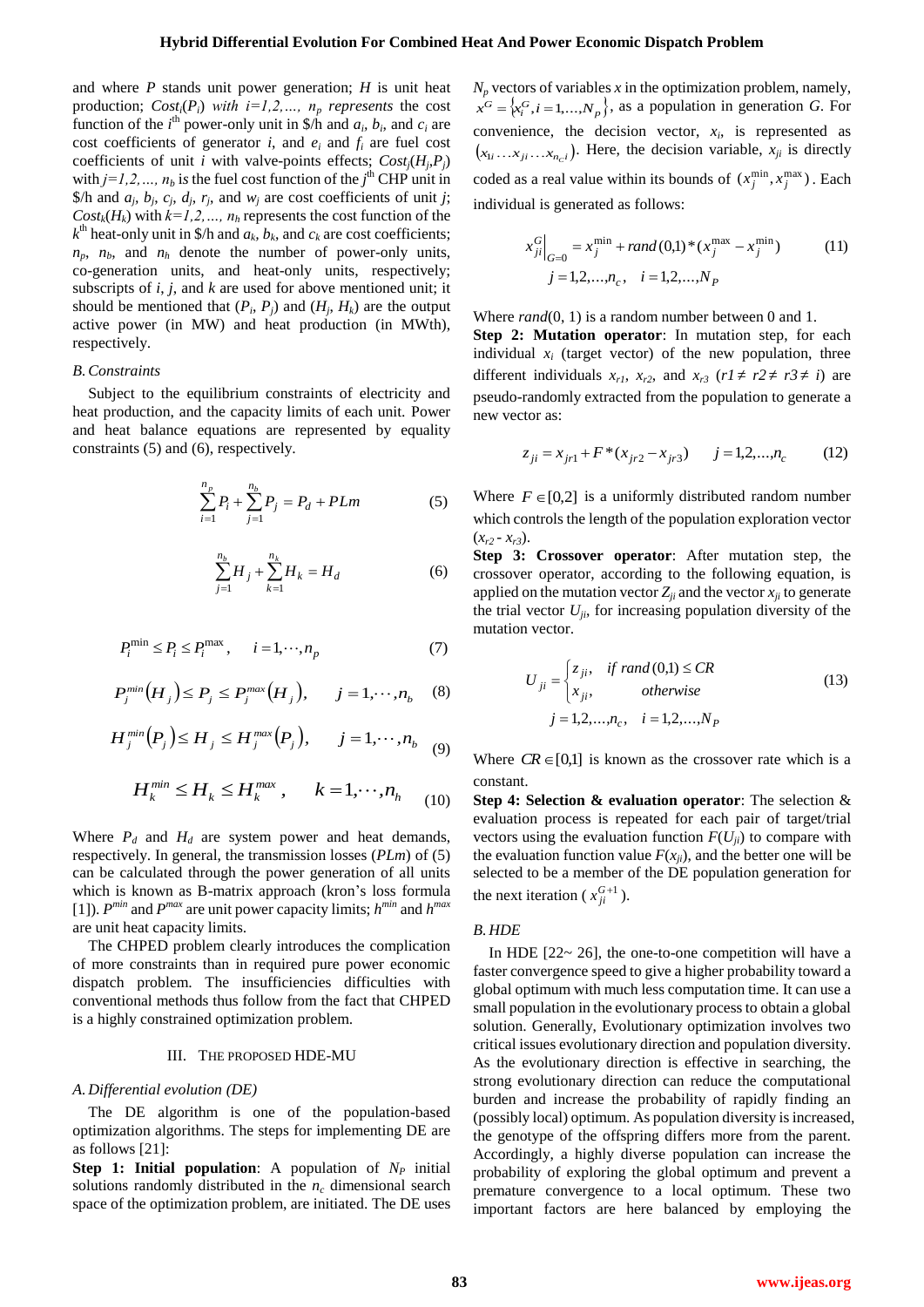migration [27] into HDE that can determine an efficacious direction in which to search for a solution and simultaneously maintain an appropriate diversity for a small population. The migrant individuals are generated based on the best individual,  $x_b^{G+1} = (x_{1b}^{G+1}, x_{2b}^{G+1}, \dots, x_{n_c b}^{G+1})$ , by non-uniformly random choice. Genes of the *i*<sup>th</sup> individual are regenerated according to

$$
x_{ji}^{G+1} = \begin{cases} x_{jb}^{G+1} + \rho \left( x_j^{\min} - x_{jb}^{G+1} \right), & \text{if } r_1 < \frac{x_{jb}^{G+1} - x_j^{\min}}{x_j^{\max} - x_j^{\min}} \\ x_{jb}^{G+1} + \rho \left( x_j^{\max} - x_{jb}^{G+1} \right) & \text{,otherwise} \end{cases}
$$
(14)

where  $j = 1, ..., n_C$ ;  $i = 1, ..., N_p, r_l$  and  $\rho$  are random numbers in the range of [0,1]. The migration may be performed if only the best fitness has not been improved for over 500 generations running, and the migrant population will not only become a set of newly promising solutions but also easily escape the local extreme value trap. More details of the HDE have shown in  $[22 \sim 26]$ .

## *C.MU*

Michalewicz et al. [28] surveyed and compared several constraint-handling techniques used in evolutionary algorithms. Among these techniques, the penalty function method is one of the most popularly used to handle constraints. In this method, the objective function includes a penalty function that is composed of the squared or absolute constraint violation terms. Powell [29] noted that classical optimization methods include a penalty function have certain weaknesses that become most serious when penalty parameters are large. More importantly, large penalty parameters ill condition the penalty function so that obtaining a good solution is difficult. However, if the penalty parameters are too small, the constraint violation does not contribute a high cost to the penalty function. Accordingly, choosing appropriate penalty parameters is not trivial. Herein, the MU [30] is introduced to handle this constrained optimization problem. Such a technique can overcome the ill conditioned property of the objective function. Considering the nonlinear problem with general constraints as follows: Where  $h_k(x)$  and  $g_k(x)$  stand for equality and inequality  $\boxed{\phantom{\big|}}$  Initialization of the Multiplier Updating



$$
\min_{x} f(x)
$$
\n
$$
subject \quad to \quad h_k^{\{x\}}(x) = 0, \quad k = 1, \dots, m_e
$$
\n
$$
g_k(x) \le 0, \quad k = 1, \dots, m_i
$$
\n
$$
(15)
$$

constraints, respectively.

The augmented Lagrange function (ALF) [29] for constrained optimization problems is defined as:

$$
L_a(x, v, v) = f(x) + \sum_{k=1}^{m_e} \alpha_k \{ [h_k(x) + v_k]^2 - v_k^2 \}
$$
  
+ 
$$
\sum_{k=1}^{m_e} \beta_k \{ \langle g_k(x) + v_k \rangle_+^2 - v_k^2 \}
$$
 (16)

where  $\alpha_k$  and  $\beta_k$  are the positive penalty parameters, and the corresponding Lagrange multipliers  $v = (v_1, \dots, v_{m_e})$  and  $v = (v_1, ..., v_{m_i}) \ge 0$  are associated with equality and inequality constraints, respectively.

The contour of the ALF does not change shape between generations while constraints are linear. Therefore, the contour of the ALF is simply shifted or biased in relation to the original objective function,  $f(x)$ . Consequently, small penalty parameters can be used in the MU. However, the shape of contour of  $L_a$  is changed by penalty parameters while the constraints are nonlinear, demonstrating that large penalty parameters still create computational difficulties. Adaptive penalty parameters of the MU are employed to alleviate the above difficulties. More details of the MU have shown in [30].

## *D.The proposed HDE-MU*

Figure 1 displays the flow chart of the proposed algorithm, which has two iterative loops. The ALF is used to obtain a minimum value in the inner loop with the given penalty parameters and multipliers, which are then updated in the outer loop toward producing an upper limit of *La*. When both inner and outer iterations become sufficiently large, the ALF converges to a saddle-point of the dual problem [28]. Advantages of the proposed HDE-MU are that the HDE efficiently searches the optimal solution in the economic dispatch process and the MU effectively tackles system constraints.



Fig. 2 Heat-power feasible operation region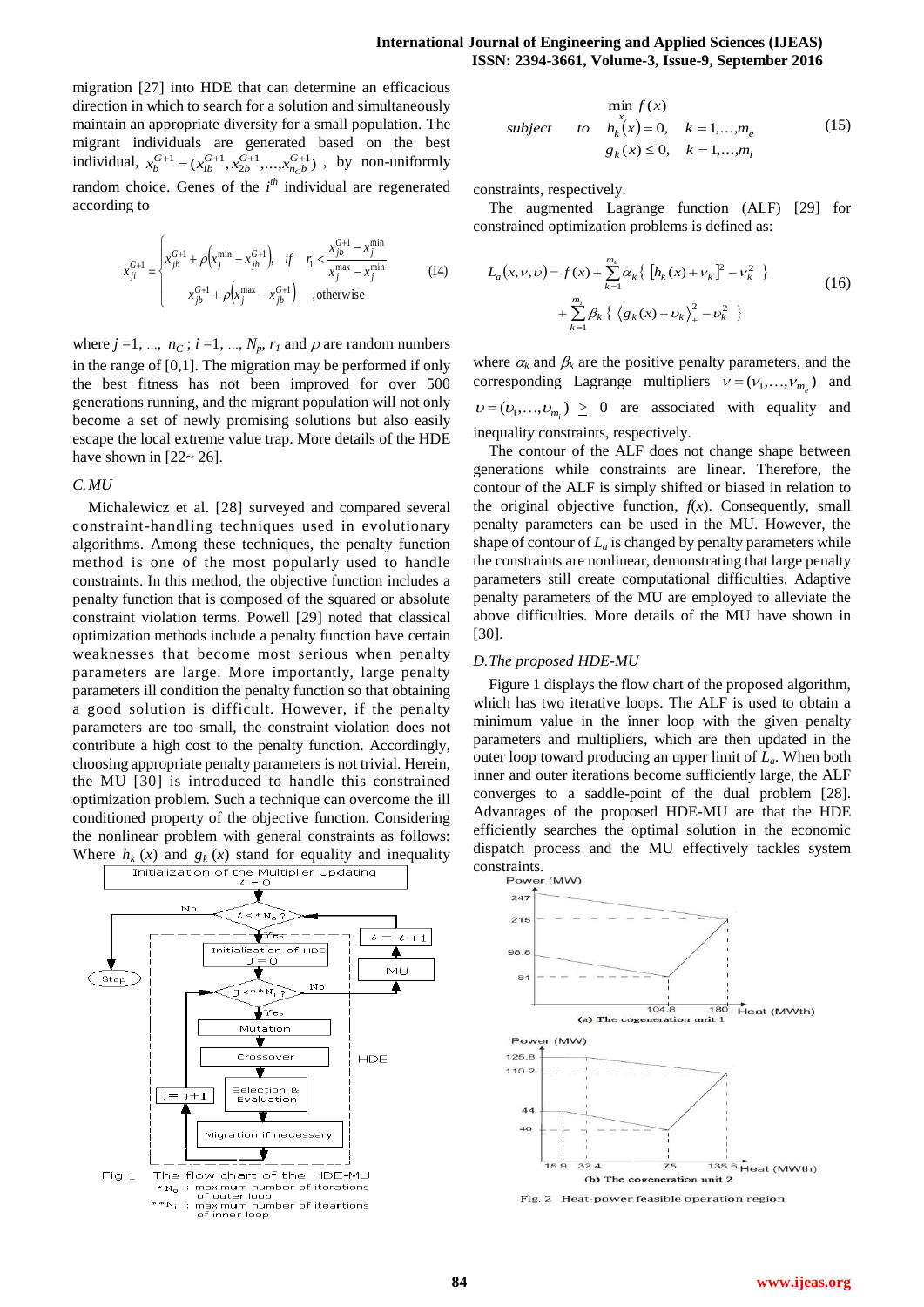## IV. SYSTEM SIMULATIONS

This section considers a practical CHPED system which contains four conventional power units, two cogeneration units, and one heat-only unit. The system power demand  $(P_d)$ and heat demand  $(H_d)$  of this CHPED problem are 600MW and 150MWth, respectively. The valve-point effects and transmission loss are both considered, and this example used the linear boundary of the Heat-Power feasible region for cogeneration units. The associated data of this CHPED problem are the same as [19].

Figure 2 clear shows the feasible power and heat output region of cogeneration unit 1 and 2, and demonstrates correlations between the power and heat outputs.

The MU algorithm was used in HDE to hand the equality and inequality constraints. The computation was implemented on a personal computer (CPU clock 2.0GHz with 4G Ram) in FORTRAN-90 language. Setting factors used in this example are as follows; the population size  $N_p$  is set as 5 for HDE-MU. The iteration numbers of outer loop and inner loop are set to (outer, inner) as (20, 3000). The implementation of the proposed algorithm for this example can be described as follows:

$$
L_a(x, v, v) = f(x) + \sum_{k=1}^{2} \alpha_k \{ [h_k(x) + v_k]^2 - v_k^2 \}
$$
  
+ 
$$
\sum_{k=1}^{6} \beta_k \{ \langle g_k(x) + v_k \rangle_+^2 - v_k^2 \}
$$
 (17)

*objective*: 
$$
\min_{x=(P_1, P_2, P_3, P_4, P_5, P_6, H_5, H_6, H_7)} f(x)
$$

$$
f(x) = \sum_{i=1}^{4} Cost_i(P_i) + \sum_{j=5}^{6} Cost_j(H_j, P_j) + Cost_7(H_7)
$$
(18)

where

$$
Cost_1(P_1) = 0.008P_1^2 + 2P_1 + 25 + |100\sin(0.042*(10 - P_1))|
$$
  
\n
$$
Cost_2(P_2) = 0.003P_2^2 + 1.8P_2 + 60 + |140\sin(0.04*(20 - P_2))|
$$
  
\n
$$
Cost_3(P_3) = 0.0012P_3^2 + 2.1P_3 + 100 + |160\sin(0.038*(30 - P_3))|
$$
  
\n
$$
Cost_4(P_4) = 0.001P_4^2 + 2P_4 + 120 + |180\sin(0.037*(40 - P_4))|
$$
  
\n
$$
Cost_5(H_5, P_5) = 0.0345P_5^2 + 14.5P_5 + 0.03H_5^2 + 4.2H_5 + 0.031P_5H_5 + 2650
$$
  
\n
$$
Cost_6(H_6, P_6) = 0.0435P_6^2 + 36P_6 + 0.027H_6^2 + 0.6H_6 + 0.011P_6H_6 + 1250
$$
  
\n
$$
Cost_7(H_7) = 0.038H_7^2 + 2.0109H_7 + 950
$$

Subject to;

$$
h_1: P_1 + P_2 + P_3 + P_4 + P_5 + P_6 - P_d - PLm = 0
$$
  
\n
$$
h_2: H_5 + H_6 + H_7 - H_d = 0
$$
  
\n
$$
g_1: 1.78191489361H_5 - P_5 - 105.744680851 \le 0
$$
  
\n
$$
g_2: 0.177777778H_5 + P_5 - 247.0 \le 0
$$
  
\n
$$
g_3: -0.16984732824H_5 - P_5 + 98.80 \le 0
$$
  
\n
$$
g_4: 1.15841584158H_6 - P_6 - 46.8811881188 \le 0
$$
  
\n
$$
g_5: \begin{cases} -P_6 + 44.0 \le 0, & \text{if } H_6 < 15.9 \\ -0.06768189509H_6 - P_6 + 45.0761421319 \le 0, & \text{if } H_6 \ge 15.9 \\ -0.06768189509H_6 - P_6 + 45.0761421319 \le 0, & \text{if } H_6 \ge 15.9 \\ 0.15116279069H_6 + P_6 - 130.697674418 \le 0, & \text{if } H_6 \ge 32.4 \end{cases}
$$

This minimum cost problem consists of one objective function with nine variable parameters,  $(P_1, P_2, P_3, P_4, P_5, P_6, P_7)$  $H_5$ ,  $H_6$ , and  $H_7$ ), two equality constraints,  $(h_1 \text{ and } h_2)$ , and six inequality constraints,  $(g_1 \sim g_6)$ , in the Heat-Power available region.

This CHPED example is used to illustrate the effectiveness of the proposed HDE-MU with respect to the quality of the solution obtained. This test shows the validly and practicability of general use for the CHPED problems. Table 1 compares nine computational results obtained from the

| <b>Methods</b>          | <b>HDE-MU</b> | <b>GSA</b> [2] | <b>OGSO</b> [9] | <b>GSO</b> [4] | <b>OBTLBO</b> | <b>TLBO</b> [18] | <b>TVAC-PSO</b> |            | KHA [20] CPSO [19] |
|-------------------------|---------------|----------------|-----------------|----------------|---------------|------------------|-----------------|------------|--------------------|
| <b>Items</b>            |               |                |                 |                | $[18]$        |                  | $[19]$          |            |                    |
| P(G1)                   | 45.56400      | 48.7638        | 45.6672         | 45.6188        | 45.8860       | 45.2660          | 47.3383         | 46.3835    | 75.0000            |
| P(G2)                   | 98.53982      | 98.7469        | 98.5401         | 98.5401        | 98.5398       | 98.5479          | 98.5398         | 104.1223   | 112.3800           |
| P(G3)                   | 112.67349     | 112.0000       | 112.6735        | 112.6727       | 112.6741      | 112.6786         | 112.6735        | 64.3729    | 30.0000            |
| P(G4)                   | 209.81582     | 208.5113       | 209.8158        | 209.8154       | 209.8141      | 209.8284         | 209.81582       | 246.1853   | 250,0000           |
| P(G5)                   | 94.14597      | 92.6909        | 94.0532         | 94.1027        | 93.8249       | 94.4121          | 92.3718         | 98.9736    | 93.2701            |
| P(G6)                   | 40.00000      | 40.0000        | 40.0000         | 40.0001        | 40.0002       | 40.0062          | 40.0000         | 40.7401    | 40.1585            |
| H(G5)                   | 27.40126      | 35.9704        | 27.9472         | 27.6600        | 29.2914       | 25.8365          | 37.8467         | 0.0000     | 32.5655            |
| H(G6)                   | 75.00000      | 75.0000        | 74.9996         | 74.9987        | 75.0002       | 74.9970          | 74.9999         | 66.7100    | 72.6738            |
| H(G7)                   | 47.59874      | 39.0000        | 47.0532         | 47.3413        | 45.7084       | 49.1666          | 37.1532         | 83.2900    | 44.7606            |
| $\Sigma P(G)$ (MW)      | 600.73910     | 600.7128       | 600.7498        | 600.7498       | 600.7391      | 600.7392         | 600.73922       | 600.7777   | 600.8086           |
| PLm(MW)                 | 0.73910       | 0.7128         | 0.7498          | 0.7497         | 0.7394        | 0.7392           | 0.73922         | 0.7777     | 0.8086             |
| $\Sigma H(G)$<br>(MWth) | 150.00000     | 149.9704       | 150,0000        | 150,0000       | 150.0000      | 150.0001         | 149.9998        | 150.0000   | 149,9999           |
| TC(1/h)                 | 10094.21766   | 9912.6928      | 10094.2407      | 10094.2670     | 10094.3529    | 10094.8384       | 10100.3164      | 10111.1501 | 10325.3339         |
| CPU time<br>(Sec)       | 2.507         | 2.578          | 2.5681          | 2.4203         | 3.06          | 2.86             | 3.25            | N/A        | 3.29               |

**Table 1: Comparison of the proposed HDE-MU with previous methods**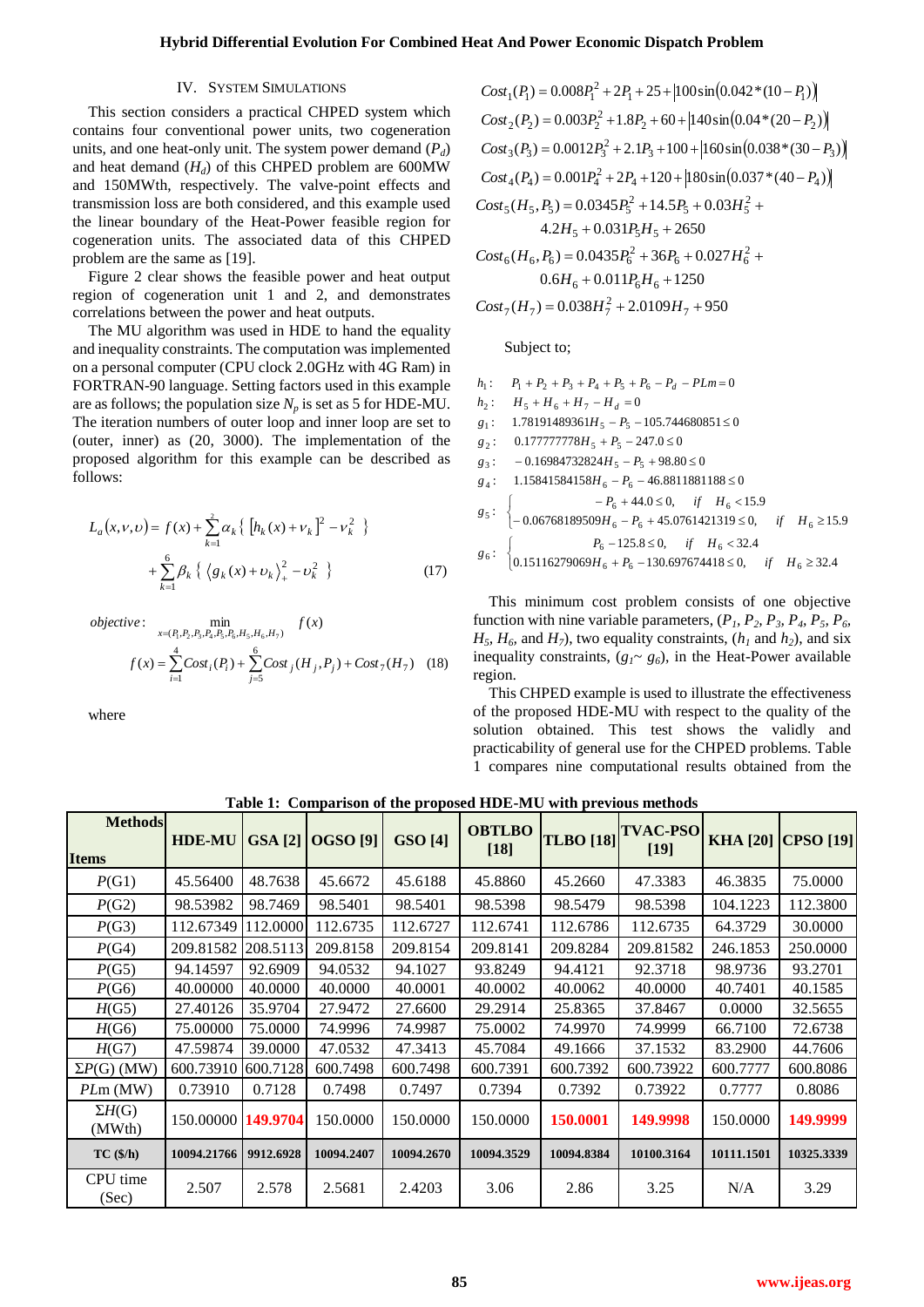

Convergence characteristics of the proposed HDE-MU Fig. 3 in comparison with DE-MU.

proposed HDE-MU, gravitational search algorithm (GSA) [2], opposition-based group search optimization (OGSO) [9], group search optimization (GSO) [4], oppositional teaching learning based optimization (OTLBO) [18], TLBO [18], particle swarm optimization with time varying acceleration coefficients (TVAC-PSO) [19], krill herd algorithm (KHA) [20] and classic PSO (CPSO) [19]. Although results of table 1 all located in the Heat-Power feasible operation region, the results of GSA [2], TLBO [18], TVAC-PSO [19] and CPSO [19] are infeasible solutions, because their heat outputs didn't match the heat demand  $(H_d = 150$ MWth) that will cause an unbalance of system's heat demand. By investigating the results presented in Table 1, it is observed that the best total cost utilizing  $HDE-MU$  is  $10,094.21766$ 



Fig. 4 Distribution of the minimum costs in 50 trials.

\$/h, which is much less than the best results previously reported in TVAC-PSO [19], KHA [20] and CPSO [19], and also slightly better than the best results of OGSO [9], GSO [4], OBTLBO [18] and TLBO [18]. As seen from the best solution of HDE-MU listed in Table 1, the power output is 600.73910 MW, the heat output is 150 MWth and the transmission loss is 0.73910MW. Apparently, the equality constraints of heat and power demands are fully satisfied. Therefore, the result obtained from the proposed HDE-MU is an optimal and feasible solution. According to the absolute CPU time of different methods listed in the Table 1, the proposed HDE-MU is faster than most of the compared algorithms, but slightly slower than GSO [4]. Consequently, the HDE-MU is not only supplying the exact total of heat and power, but also has the less CPU time than most approaches

## **International Journal of Engineering and Applied Sciences (IJEAS) ISSN: 2394-3661, Volume-3, Issue-9, September 2016**

for the cogeneration system. Table 1 reveals that the HDE-MU is a satisfactory algorithm for solving the CHPED problem. The convergence characteristics of the proposed method in comparison with DE with MU (DE-MU) for this real example are depicted in Fig. 3, and the distribution of the minimum costs after 50 trials by the HDE-MU is plotted in Fig. 4. It can be observed that the worst, average and best costs are very close. The small standard deviation again confirms the stability of the proposed HDE-MU.

#### V.CONCLUSIONS

The HDE-MU for solving the CHPED problem has been proposed herein. Complication of the CHPED problem lies in the constraints imposed by the mutual dependencies of multi-demand and Heat-Power capacity. The HDE helps the proposed method efficiently search and refined exploit. The MU helps the proposed method avoid deforming the ALF and resulting in difficulty of solution searching. The proposed algorithm integrates the HDE and the MU that has the merits of taking a wide range of penalty parameters and a small population. A practical CHPED system with transmission losses and valve-point effects is used to compare the proposed HDE-MU with eight reported methods. Simulation results demonstrate that the proposed algorithm has more advantages for solving the CHPED problem than the previous methods. The contributions of this paper are the MU effectively handles the Heat-Power feasible region constraints, the HDE efficiently searches the optimal solutions in the economic dispatch process, and the author provides a valid and efficacious algorithm for the CHPED problem.

#### **REFERENCES**

- [1] M. Basu, "Combined heat and power economic dispatch by using differential evolution," *Electric Power Components and Systems*, vol. 38, 2010, pp. 996–1004.
- [2] S. D. Beigvand, H. Abdi, and M. La Scala, "Combined heat and power economic dispatch problem using gravitational search algorithm," *Electric Power Systems Research*, vol. 133, 2016, pp. 160–172.
- [3] T. T. Nguyen, D. Ngoc Vo, and B. H. Dinh, "Cuckoo search algorithm for combined heat and power economic dispatch," *Int. J. Electrical Power and Energy Systems*, vol. 81, 2016, pp. 204–214.
- [4] M. Basu, "Group search optimization for combined heat and power economic dispatch," *Electrical Power and Energy Systems,* vol. 78, 2016, pp. 138–147.
- [5] N. Ghorbani, "Combined heat and power economic dispatch using exchange market algorithm," *Electrical Power and Energy Systems*, vol. 82, 2016, pp. 58–66.
- [6] A. Haghrah, M. Nazari-Heris, and B. Mohammadi-ivatloo, "Solving combined heat and power economic dispatch problem using real coded genetic algorithm with improved Mühlenbein mutation," *Applied Thermal Engineering* , vol. 99, 2016, pp. 465–475.
- [7] F. J. Rooijers and R. A. M. van Amerongen, "Static economic dispatch for co-generation systems," *IEEE Trans Power Systems*, vol. 9, no. 3, 1994, pp. 1392– 1398.
- [8] T. Guo, M. I. Henwood, and M. van Ooijen, "An algorithm for combined heat and power economic dispatch," *IEEE Trans. Power Systems,* vol. 11, no. 4, 1996, pp.1778-1784.
- [9] M. Basu, "Combined heat and power economic dispatch using opposition-based group search optimization," *Electrical Power and Energy Systems*, vol.73, 2015, pp. 819–829.
- [10] Y. H. Song, C. S. Chou, and T. J. Stonham, "Combined heat and power dispatch by improved ant colony search algorithm," *Electric Power Systems Research*, vol. 52, 1999, pp. 115-121.
- [11] K. P. Wong and C. Algie, "Evolutionary programming approach for combined heat and power dispatch," *Electric Power Systems Research*, vol.61, 2002, pp. 227-232.
- [12] C. T. Su and C. L. Chiang, "An incorporated algorithm for combined heat and power economic dispatch," *Electric Power System Research*, vol. 69, no. 2, 2004, pp. 187– 195.